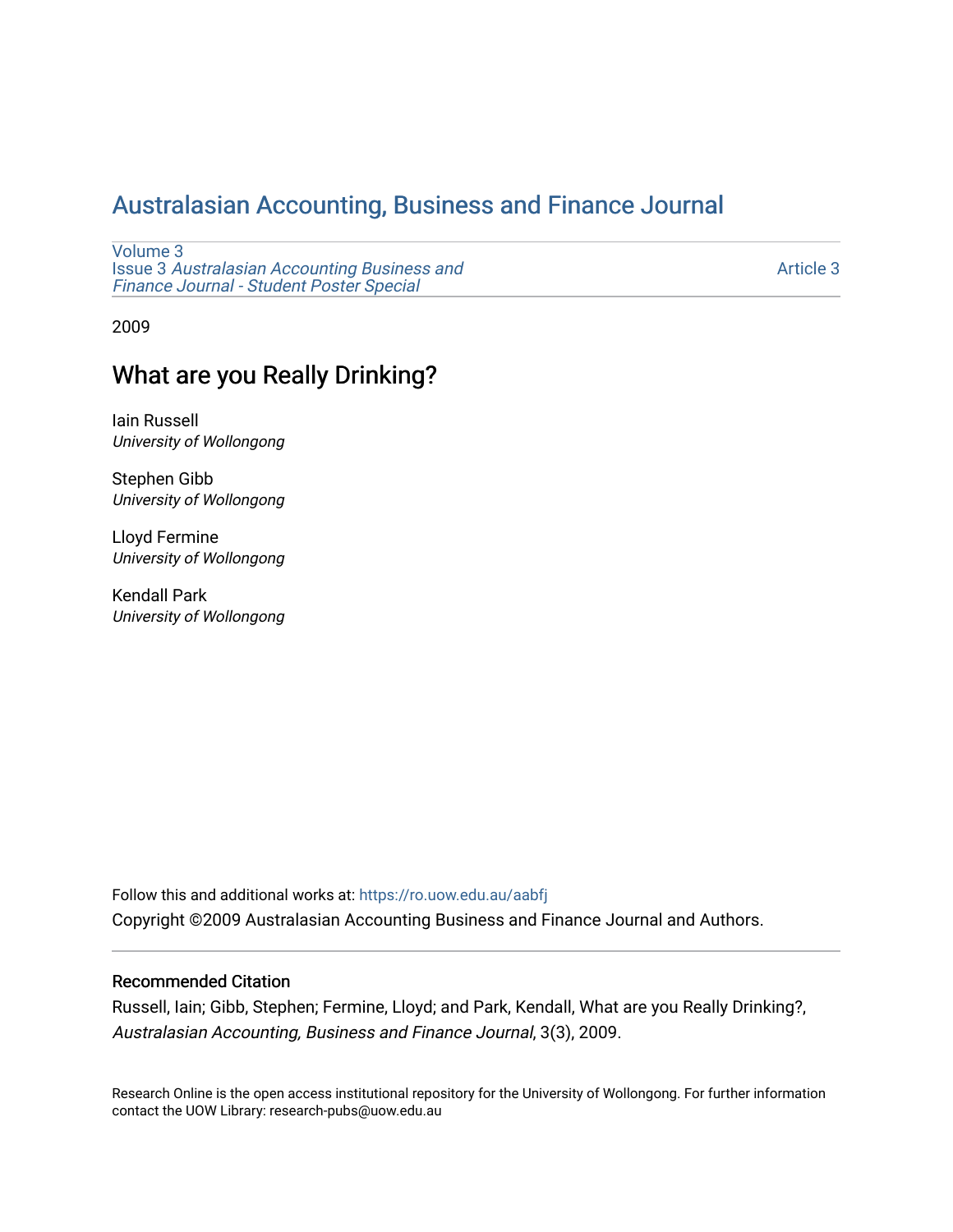## What are you Really Drinking?

#### Abstract

This poster considers issues in the marketing of "Vitamin Water". Issues considered include: social responsibility, health issues and marketing ethical issues.

This article is available in Australasian Accounting, Business and Finance Journal: [https://ro.uow.edu.au/aabfj/vol3/](https://ro.uow.edu.au/aabfj/vol3/iss3/3) [iss3/3](https://ro.uow.edu.au/aabfj/vol3/iss3/3)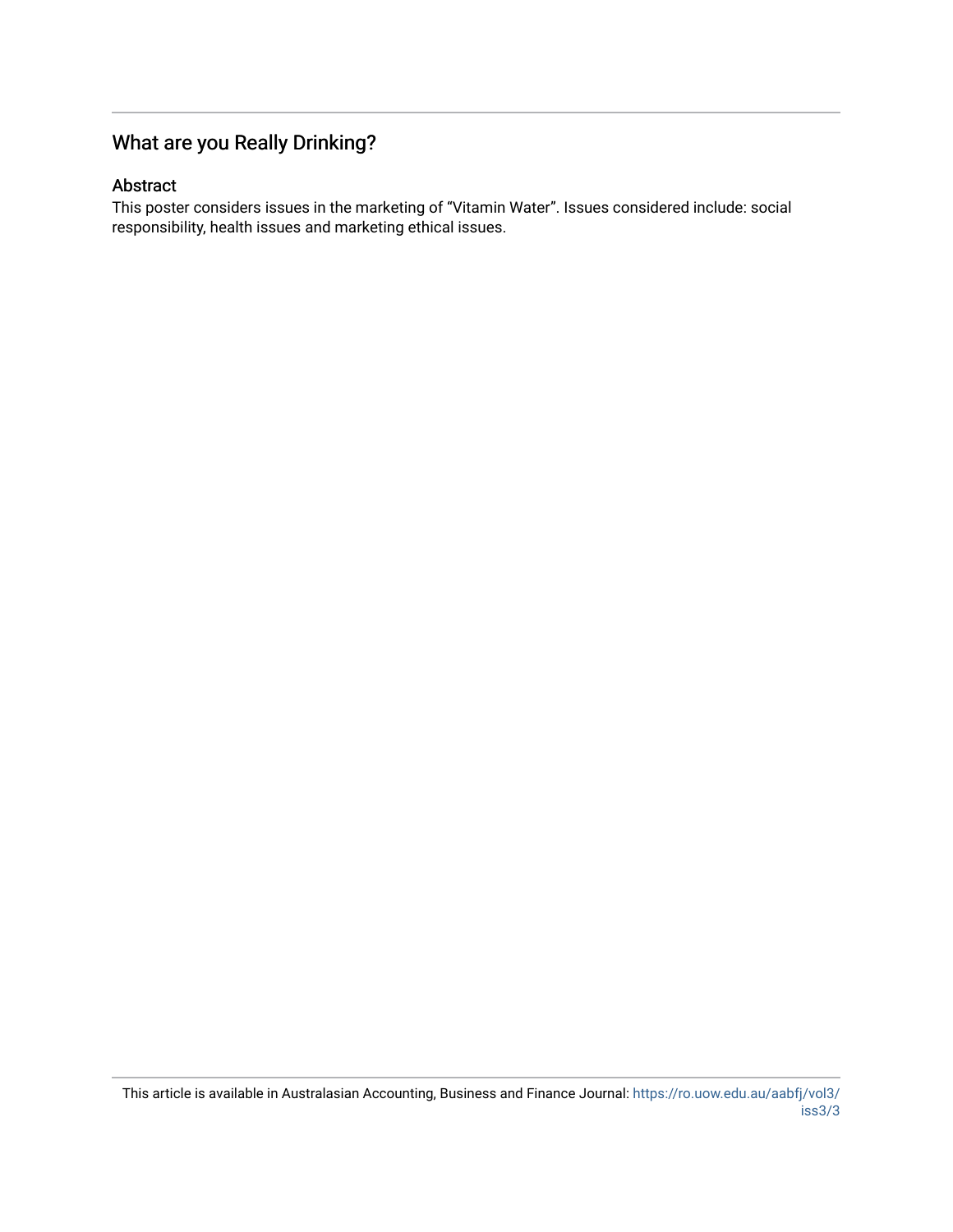

*The Australasian Accounting Business & Finance Journal, Special Issue on 2009 Marketing Ethics Students' Poster Display. Russell; Gibb; Fermine & Park : What are you Really Drinking? Vol.3, No. 3, 2009. Page5.*

# **What are you Really Drinking?**

**Iain Russell; Stephen Gibb; Lloyd Fermine; Kendall Park** 

### **Abstract**

This poster considers issues in the marketing of "Vitamin Water".

Issues considered include: social responsibility, health issues and marketing ethical issues.

#### *Keywords: Social responsibility; marketing; student poster.*



*Photo courtesy of Media Unit, University of Wollongong. Some art on this poster is sourced from the Vitamin Water Homepage http://www.glaceauvitaminwater.com.au/en\_AU/pages/power-c/powerc\_flavor.html Reproduction of the artworks included in the student posters is used in accordance with the Criticism and Review aspects of Fair Dealing (section 41 of the Copyright Act 1968).* 

### **Why does it Matter?**

-Each company bears the onus of ensuring their product is socially responsible through maximising its positive impact and minimising its negative impact. This plays an important part in ethical marketing and in marketing citizenship by fulfilling the responsibilities expected by stakeholders. (Singhapakdi et al, 2001). There is considerable evidence that the inability to recognise society's demands for socially responsible marketing may lead to a loss of customer trust and may prompt government and legal regulation (Nantel & Weeks, 1996).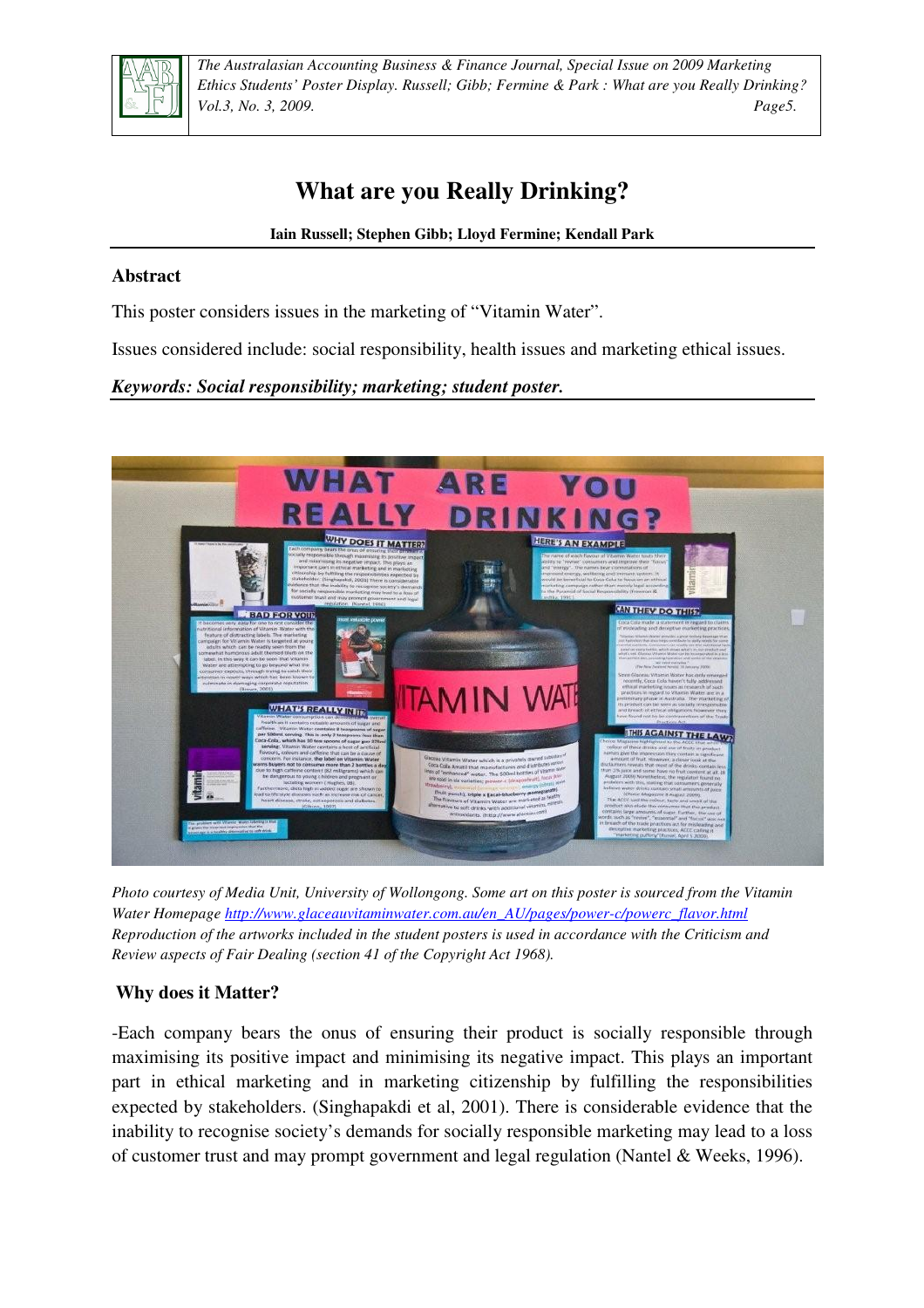

*The Australasian Accounting Business & Finance Journal, Special Issue on 2009 Marketing Ethics Students' Poster Display. Russell; Gibb; Fermine & Park : What are you Really Drinking? Vol.3, No. 3, 2009. Page6.*

## **Is it Bad for you?**

-It becomes very easy for one not to consider the nutritional information of Vitamin water with the feature of distracting labels. The marketing campaign for Vitamin Water is targeted at young adults which can be readily seen from the somewhat humorous adult themed blurb on the label. In this way it can be seen that Vitamin Water are attempting to go beyond what the consumers expects, through trying to catch their attention in novel ways which has been known to culminate in damaging corporate reputation.

### **What's Really in it?**

-Vitamin Water consumption can be detrimental to overall health as it contains notable amounts of sugar and caffeine. Vitamin Water contains 8 teaspoons of sugar per 500 ml serving. Vitamin Water contains a host of artificial flavours, colours and caffeine that can be a cause for concern. For instance, the label on Vitamin Water warns buyers not to consume more than 2 bottles per day due to high caffeine content (82milligrams) which can be dangerous to young children or pregnant or lactating women (Russell, 2008).

-Furthermore, diets high in added sugar are shown to lead to lifestyle diseases such as increased risk of cancer, heart disease, stroke, osteoporosis and diabetes (Gibson, 1997).

#### **Here's an example**

-The name of each flavour of Vitamin Water touts their ability to "revive" consumers and improve their "focus" and "energy". The names bear connotations of improved energy and well being. It would be appropriate for the marketing of this product to be focussed on an ethical marketing campaign rather than a merely legal one according to the Pyramid of Social Responsibility (Freeman & Liedtka, 1991).

### **Can They Do This?**

-Since Vitamin Water has only emerged recently, ethical marketing issues have not fully been addressed as yet in Australia. The marketing of this product could be seen as socially irresponsible and possibly in breach of ethical obligations, however, they have been found not to be in contravention of the Trade Practices Act.

#### **Is This Against the Law?**

-Choice magazine highlighted to the ACCC that while the colour of these drinks and the use of fruit in the product names gives the impression that they contain a significant amount of fruit, a closer look at the disclaimers reveals that most of the drinks contain less than 1% juice and some have no fruit content at all (Russel, 2009).

-The ACCC said that given the colour, taste and smell of the product it might escape the consumer that the product contains large amounts of sugar. Further, the use of words such as